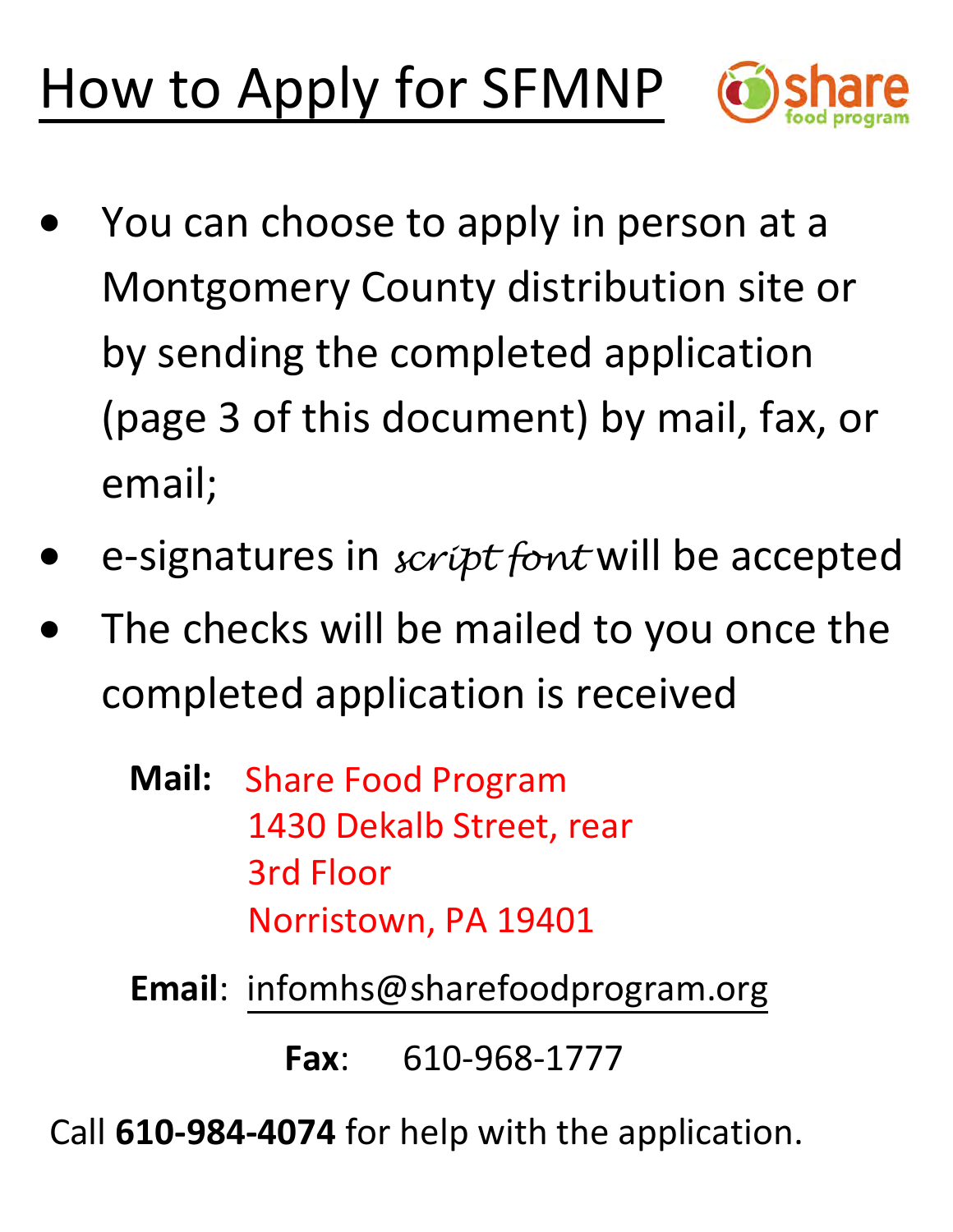#### **FMNP and SFMNP Basic Rules and Regulations**

- FMNP checks cannot be used before June 1, 2022 or after November 30, 2022.
- FMNP customers may buy only fruits and vegetables grown in Pennsylvania.
- When using checks recipients must sign in the "Signature Recipient or Proxy" section on the front lower right corner of the checks. Do not sign on the back. Do this before going to the market.
- At the market look for stands displaying the white Farmers Market Nutrition Program poster.
- Each check is worth \$6. Farmers are not permitted to give change for purchases of less than \$6.
- Program recipients may place orders online with FMNP approved farmer; however, you must pay with your paper FMNP checks. A proxy may go to markets to make the purchase for you.

#### **Market information**

To find a farmer's market or farm stand with eligible farmers please download the PA FMNP app (available in the Google Play store and the Apple Store for free). Search for PA FMNP farmers market locator and download the app, or go to [www.pafmnp.org](http://www.pafmnp.org/) to search for online farmers market and farm stand. You can also call Montco Hunger Solutions at 610-984-4074.

#### **For markets with phone numbers please contact for changes to operating hours before visiting.**

**\*\* Note:** Program recipients are encouraged to practice social distancing and wear masks at markets and stands.

### **List of eligible fruit and vegetables**

| Fruit                                                                                                                                         | <b>Berries</b>                                                                      | Grapes                                                                      | <b>Melons</b>                                                                                     | Pears                                                                          |
|-----------------------------------------------------------------------------------------------------------------------------------------------|-------------------------------------------------------------------------------------|-----------------------------------------------------------------------------|---------------------------------------------------------------------------------------------------|--------------------------------------------------------------------------------|
| Apples Apricots                                                                                                                               | Cherries                                                                            | <b>Nectarines</b>                                                           | Plums                                                                                             | Peaches                                                                        |
| <b>Vegetables</b><br><b>Artichokes</b><br>Asparagus<br>Beans (fresh)<br><b>Beets</b><br><b>Broccoli</b><br><b>Brussels sprouts</b><br>Cabbage | Cauliflower<br>Celery<br>Corn<br><b>Cucumbers</b><br>Eggplant<br>Greens<br>Kohlrabi | Leeks<br>Lettuce<br><b>Mushrooms</b><br>Peppers<br>Potatoes<br>Peas<br>Okra | Parsnips<br><b>Onions</b><br>Radishes<br>Rhubarb<br>Rutabagas<br>Spinach Sweet<br><b>Potatoes</b> | Tomatoes<br><b>Turnips</b><br>Winter<br>Squash<br>Yams grown in PA<br>Zucchini |

#### **No actual plants are permitted for purchase only the mature fruit and/or vegetable is allowable for purchase with the FMNP checks.**

Fresh cut herbs are allowed if they are used for cooking or flavoring

- Processed food is not allowed for purchase with FMNP Checks. Jack-o-lanterns are not allowable
- Citrus or tropical fruits are not allowed for purchase with FMNP checks.

#### **Nutrition Education**

[Nutrition information on ba](https://www.nutrition.gov/)sic nutrition, shopping, cooking and food safety can be found at [www.nutrition.gov. The](http://www.nutrition.gov) website also contains many different recipes.

> To find out if you qualify for other free food like the **S[enior Food Box advertised at the e](http://www.MontcoHunger.Solutions)nd of this packet.** visit **www.MontcoHunger.Solutions** or call **610-984-4074.**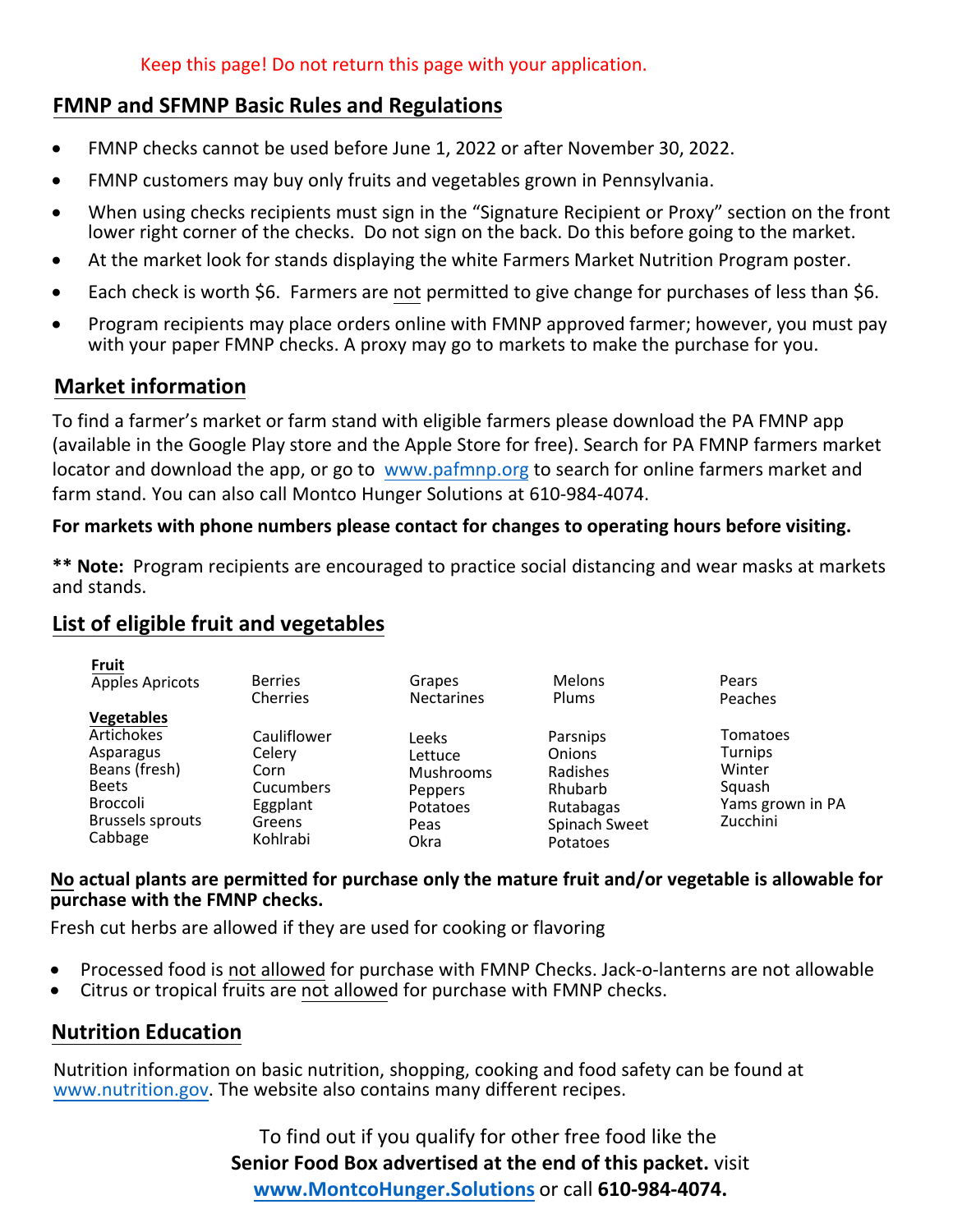For office use only:

## RETURN THIS PAGE

Page 3

#### Application Number: \_\_\_\_\_\_\_\_\_\_\_\_\_ **COMMONWEALTH OF PENNSYLVANIA DEPARTMENT OF AGRICULTURE SENIOR FARMERS' MARKET NUTRITION PROGRAM**

#### **2022 Application Form**

**To qualify you must be 60 or older (or turn 60 by 12/31/2022) and meet the household income guidelines**.

#### **RIGHTS AND RESPONSIBILITIES**

I certify that the information I have provided below for my eligibility determination is correct, to the best of my knowledge. This certification form is being submitted in connection with the receipt of Federal assistance. Program officials may verify information on this form. I understand that intentionally making a false or misleading statement or intentionally misrepresenting, concealing, or withholding facts may result in paying the State agency, in cash, the value of the food benefits improperly issued to me and may subject me to civil or criminal prosecution under State and Federal law.

Standards for eligibility and participation in the SFMNP are the same for everyone, regardless of race, color, national origin, age, disability, or sex.

I understand that I may appeal any decision made by the local agency regarding my eligibility for the SFMNP.

**By signing this, I acknowledge that my total household income is within the Income guidelines: \$25,142 for 1 person in the household; or \$33,874 for 2 people in the household and that I am 60 years old or older (or will turn 60 by December 31, 2021).** 

|                                                                                                                                                   |                           |                                           |                               | Birth date __________________    |  |  |
|---------------------------------------------------------------------------------------------------------------------------------------------------|---------------------------|-------------------------------------------|-------------------------------|----------------------------------|--|--|
|                                                                                                                                                   |                           | (Person checks are for)                   |                               |                                  |  |  |
|                                                                                                                                                   |                           |                                           |                               |                                  |  |  |
|                                                                                                                                                   |                           |                                           | (Signature)                   |                                  |  |  |
|                                                                                                                                                   |                           |                                           | Birth_Date __________________ |                                  |  |  |
|                                                                                                                                                   |                           | (Person checks are for)                   |                               |                                  |  |  |
|                                                                                                                                                   |                           |                                           |                               |                                  |  |  |
|                                                                                                                                                   |                           |                                           | (Signature)                   |                                  |  |  |
| <b>Address (print):</b>                                                                                                                           |                           |                                           |                               |                                  |  |  |
| <b>Telephone Number:</b><br>County you live in <b>Example 2018</b> 2019 12:00:00 12:00:00 12:00:00 12:00:00 12:00:00 12:00:00 12:00:00 12:00:00 1 |                           |                                           |                               |                                  |  |  |
| Please check the most appropriate identifier for each. You must check both ethnicity and race.                                                    |                           |                                           |                               |                                  |  |  |
| <b>Ethnicity:</b>                                                                                                                                 | $\Box$ Hispanic or Latino |                                           | Not Hispanic or Latino        |                                  |  |  |
| Race:                                                                                                                                             |                           | American Indian or Alaskan Native         | Asian                         | <b>Black or African American</b> |  |  |
|                                                                                                                                                   |                           | Native Hawaiian or other Pacific Islander | White                         |                                  |  |  |

If more responses are received than funding allows you will be notified by mail.

#### **Please mail, email, or fax your completed form before September 15, 2022 to:**

**Mail:**  Share Food Program c/w YWCA 1430 Dekalb Street, 3rd Floor Norristown, PA 19401 **Email:** infomhs@sharefoodprogram.org **Fax:** 610-968-1777 **Questions?** Call 610-984-4074

Please see back (next page) for the nondiscrimination statement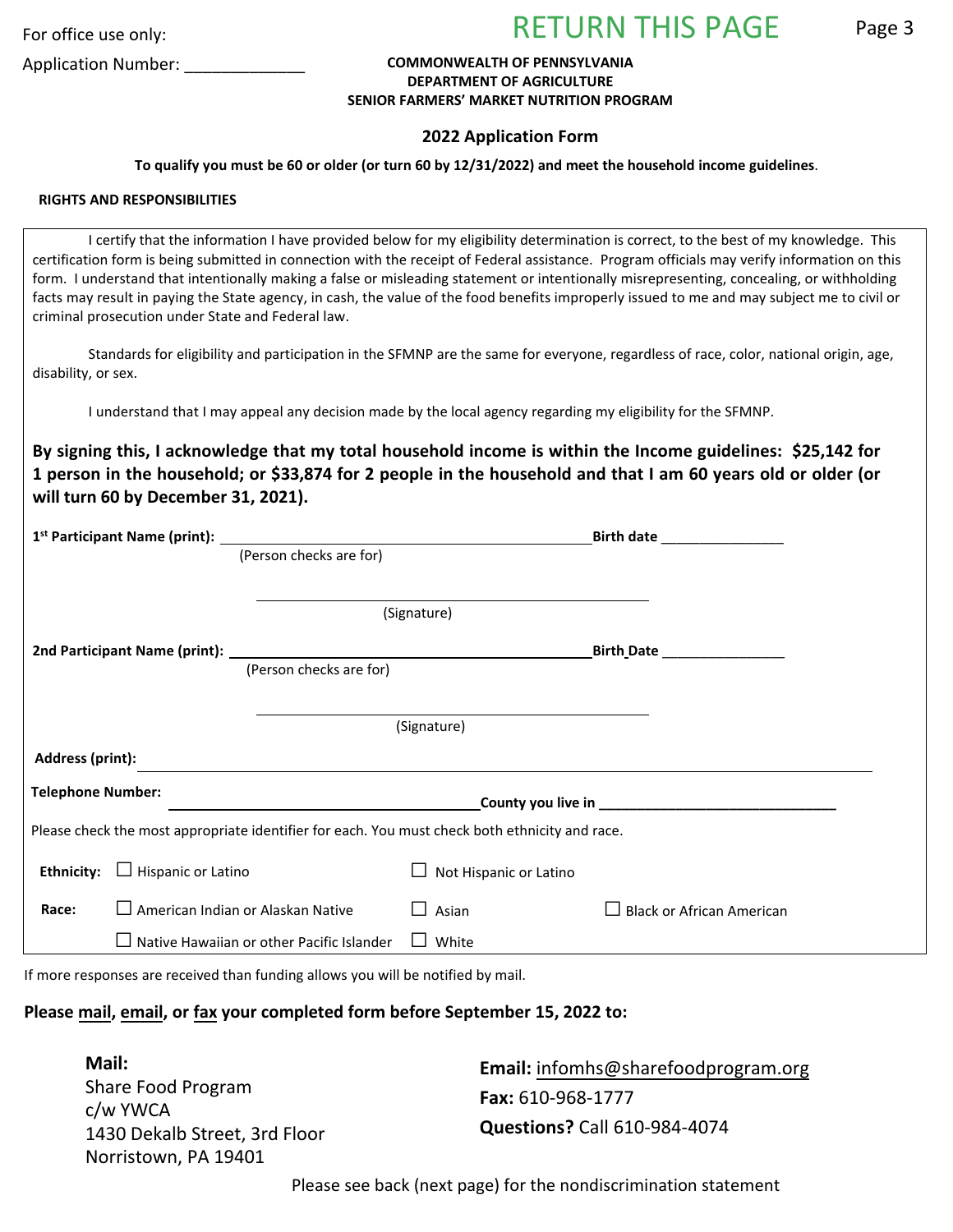#### Keep this page! Do not return this page with your application.

#### **USDA Nondiscrimination Statement**

In accordance with Federal civil rights law and U.S. Department of Agriculture (USDA) civil rights regulations and policies, the USDA, its Agencies, offices, and employees, and institutions participating in or administering USDA programs are prohibited from discriminating based on race, color, national origin, sex, disability, age, or reprisal or retaliation for prior civil rights activity in any program or activity conducted or funded by USDA.

Persons with disabilities who require alternative means of communication for program information (e.g. Braille, large print, audiotape, American Sign Language, etc.), should contact the Agency (State or local) where they applied for benefits. Individuals who are deaf, hard of hearing or have speech disabilities may contact USDA through the Federal Relay Service at (800) 877-8339. Additionally, program information may be made available in languages other than English.

To file a program complaint of discrimination, complete the USDA Program Discrimination Complaint Form, (AD-3027) found online at: http://www.ascr.usda.gov/complaint\_filing\_cust.html, and at any USDA office, or write a letter addressed to USDA and provide in the letter all of the information requested in the form. To request a copy of the complaint form, call (866) 632-9992. Submit your completed form or letter to USDA by:

(1) mail: U.S. Department of Agriculture Office of the Assistant Secretary for Civil Rights

> 1400 Independence Avenue, SW Washington, D.C. 20250-9410;

- (2) fax: (202) 690-7442; or
- (3) email: program.intake@usda.gov. This institution is an equal opportunity provider.

You may also be interested in the program below!